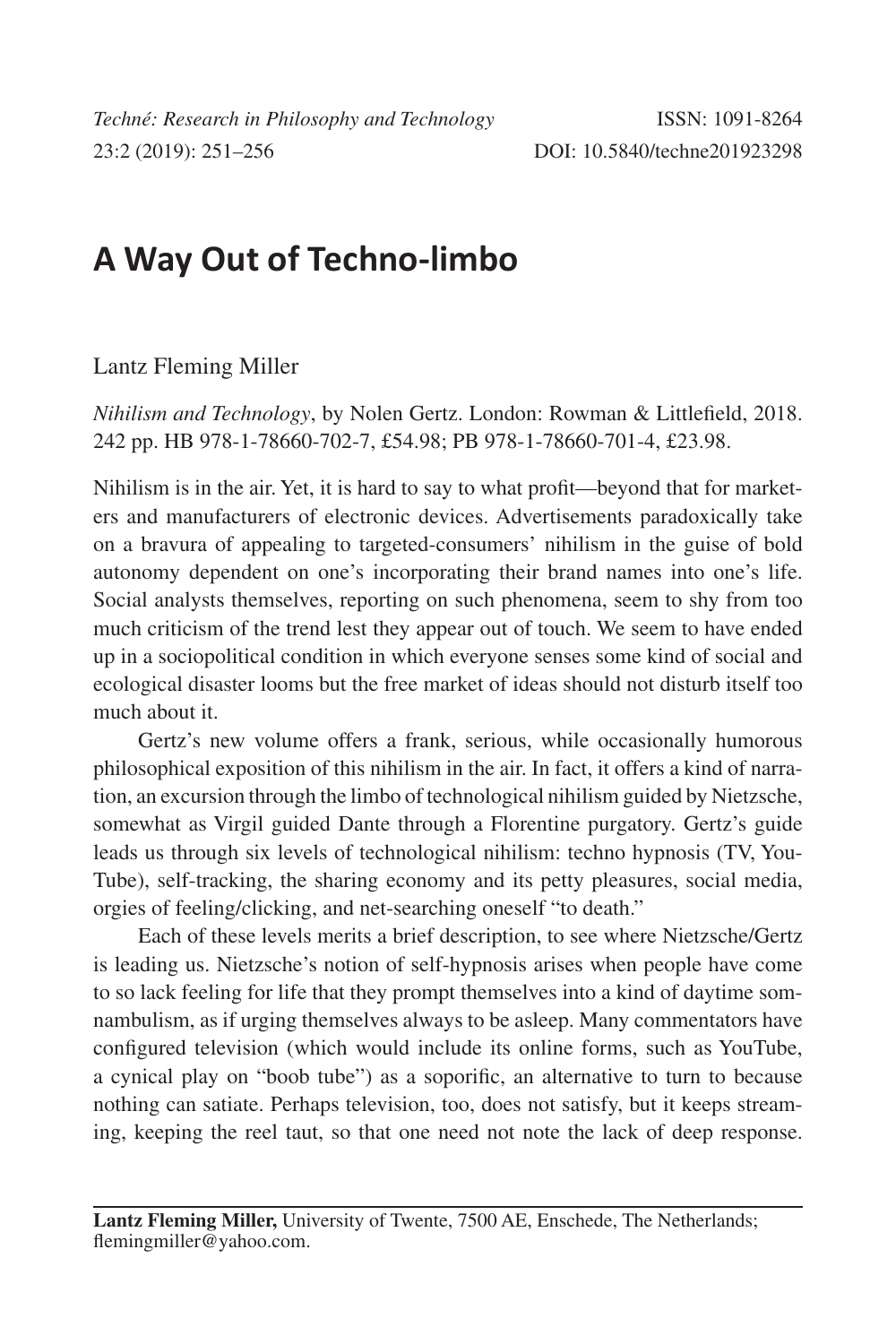Self-tracking is to health somewhat as television is to conscious life: If one focuses steadily on data about one's health, one may sacrifice attention to health itself. Nietzsche speaks of such a brand of obliterating feeling as reversion to "mechanical activity." To add another picture to the prose here, this mechanical activity is much like that of a caged large feline, who paces all day in what ethologists deem "stereotypic behavior." For caged humans, health becomes mechanistically derived data that are more significant than what is internally registered.

While much is written now about television and self-tracking, less commonly analyzed is the sharing economy and what Gertz, after Nietzsche, deems its "petty pleasures." The notion of a sharing economy sounds so beneficent, to a hysterical point of compassion, the book's examination therein may comprise its strongest and more original sections. Humans have an almost moral compulsion to share, so technologies promoting it are veritably blessed. Where Nietzsche was speaking here of the pettiness of do-gooding for the sake of feeling good about oneself, Gertz looks from the expansive online "giving" movement to the online pleasuregiving economy. Sites such as Uber and Airbnb are often touted as marking a new age of tightly interlocked consumerism, such that you do not merely indulge in your own property, but many people can experience the same sort of thrills from a given, shared product. Consumerism is made ethical, efficient, "ecological"—in fact *good* for the globe. Using an Uber car is much like giving to Oxfam, as we are all a worldwide community of mutual sharers, and not so secret. Yet, the site Tinder offers a strong example of how such "sharing" sites actually lend themselves to a type of hierarchical judgment of client-users by owner-users, as research that Gertz provides indicates. Most Tinder-users seem to use the site not to meet people but to reject people and make oneself appear ever superior—a problem that, overall, Nietzsche finds in pity and its petty pleasure.

Social media has also received much critical attention, especially under Turkle's influence. Per Nietzsche, the same depression from the disconnect of one's life from feeling receives attempted appeasement from the formation of the herd, "the community . . . as a means of shaking off their dull displeasure" (137). The social media are famously decried for their attention-grabbing, much like video games, leaving the rest of life behind for the sake of the infinitely unending stare into the dazzling screen. Gertz likens "herdbook" to a religion: "To be a user of Facebook is to be an evangelist for Facebook, to be guided by, to be a missionary for, its gospel" (148) But the site is out to undermine not only our privacy, but also our autonomy. All in all, while humans may gain some good from a herd— "community, strength, security" (151)—these come at a cost: individuality, auton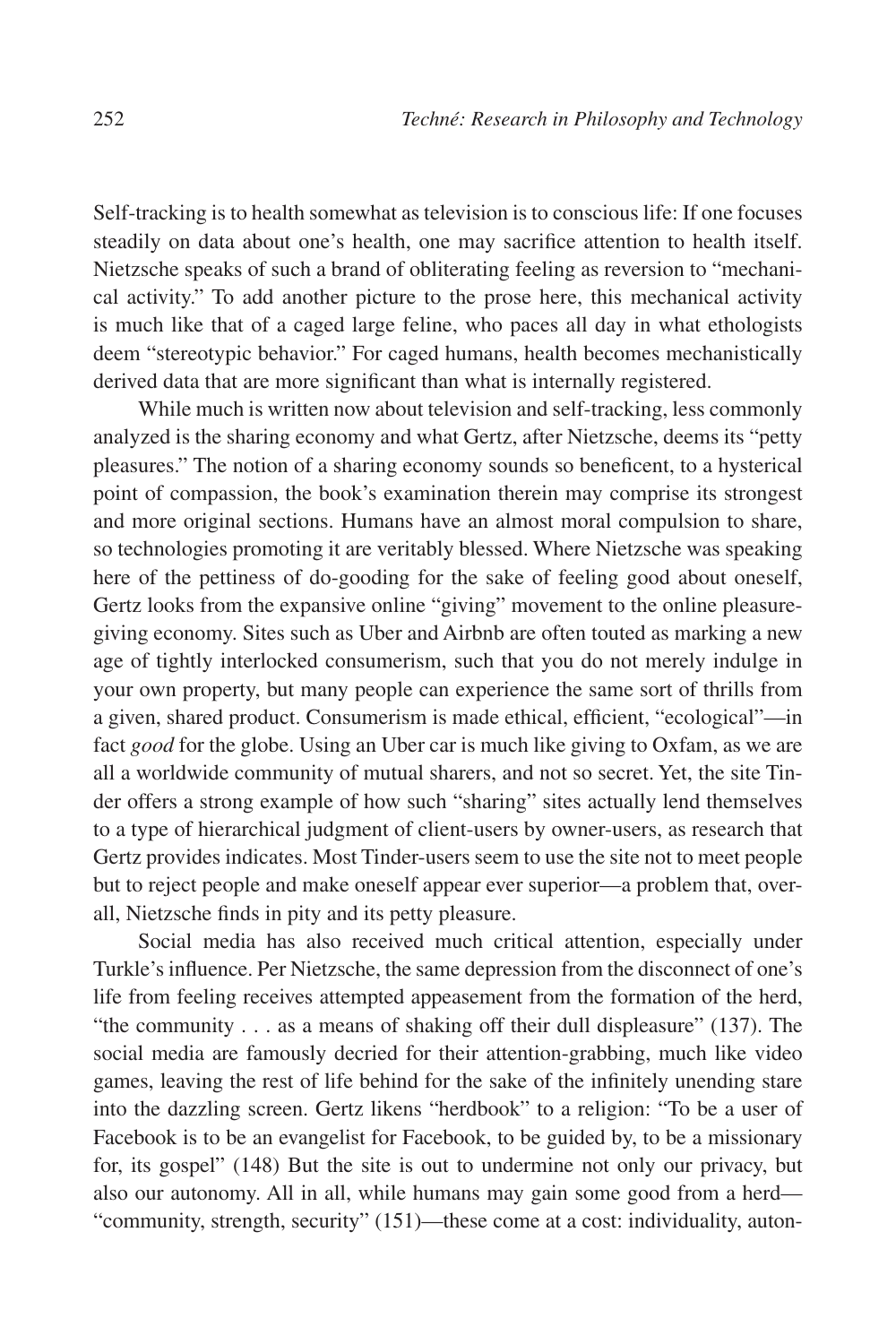omy, inner strength, all these losses are unacceptable in Nietzschean aspirations, if such compromise is taken too far out of balance, as in contemporary nihilism.

"Orgies of feeling" give way, in the cyber world, to "orgies of clicking" (162). Nietzsche warned how, thanks to the "acetic priests" and their stringencies' leading to the caging of emotions, we are subject to wild, pointless rages, for which we can then be forgiven, setting the grounds for the next orgy. Current cyber tools only inflame such orgies, perhaps to even a greater degree than without the ease of clicking. Users can—and notoriously do—vent massive amounts of hate, anger, and death threats through message boards, chat rooms, and commentaries. Much of these being anonymous or under pen names, users can hide themselves and scramble ever more forcefully to spill their venom in the process of attempted assuaging of their depression, emptiness, lack of feeling in their lives. Even more dangerously, these platforms can be used to assassinate people, utterly ruin their careers, via flash mobs, which can annihilate someone globally in seconds.

Finally, the sixth level of Gertz's techno-limbo evokes Nietzsche's infamous death of God. Of course, no one has shot God fatally, but creeping nihilism has depleted God of meaning. In our more recent rendition of nihilism, search engines and their technical offshoots such as satellite maps and office assistants have promised to have the strength wholly to displace and replace whatever function God had before. The very notions of "good" and "evil" get redefined in this context. Parallel to how the American pragmatists construe true as what works, "evil" in the world of Search-Engine+ is what doesn't work, what obstructs results. Nietzsche's complaint here, though (considering his flagellation of Christianity's moralism) would be that what this techno-limbo fashions, pretending to be a non-moral outlook, "is in reality a moral worldview of self-perpetuation" (201). Gertz construes such technologies as "God 2.0," such that the companies perpetuating them

all share 'the belief that its principles should apply to everyone.' This logic, though, is not new, and it is shared not only by tech companies but by ascetic priests. (201)

The ascetic priests are, of course, those in whom (the empty-vessel) humans have, over millennia, put their trust and faith "to cure us of our suffering, of our nihilism" (201). The cyber-tech world is doing nothing new for the species, if not accelerating the process of forgoing a full life for a nihilistic one.

Considering how these technologies permeate industrial society, it is hard to evade such deleterious effects. The book is not overtly calling on readers to abandon these technologies' usage as the way to circumvent them. Rather, we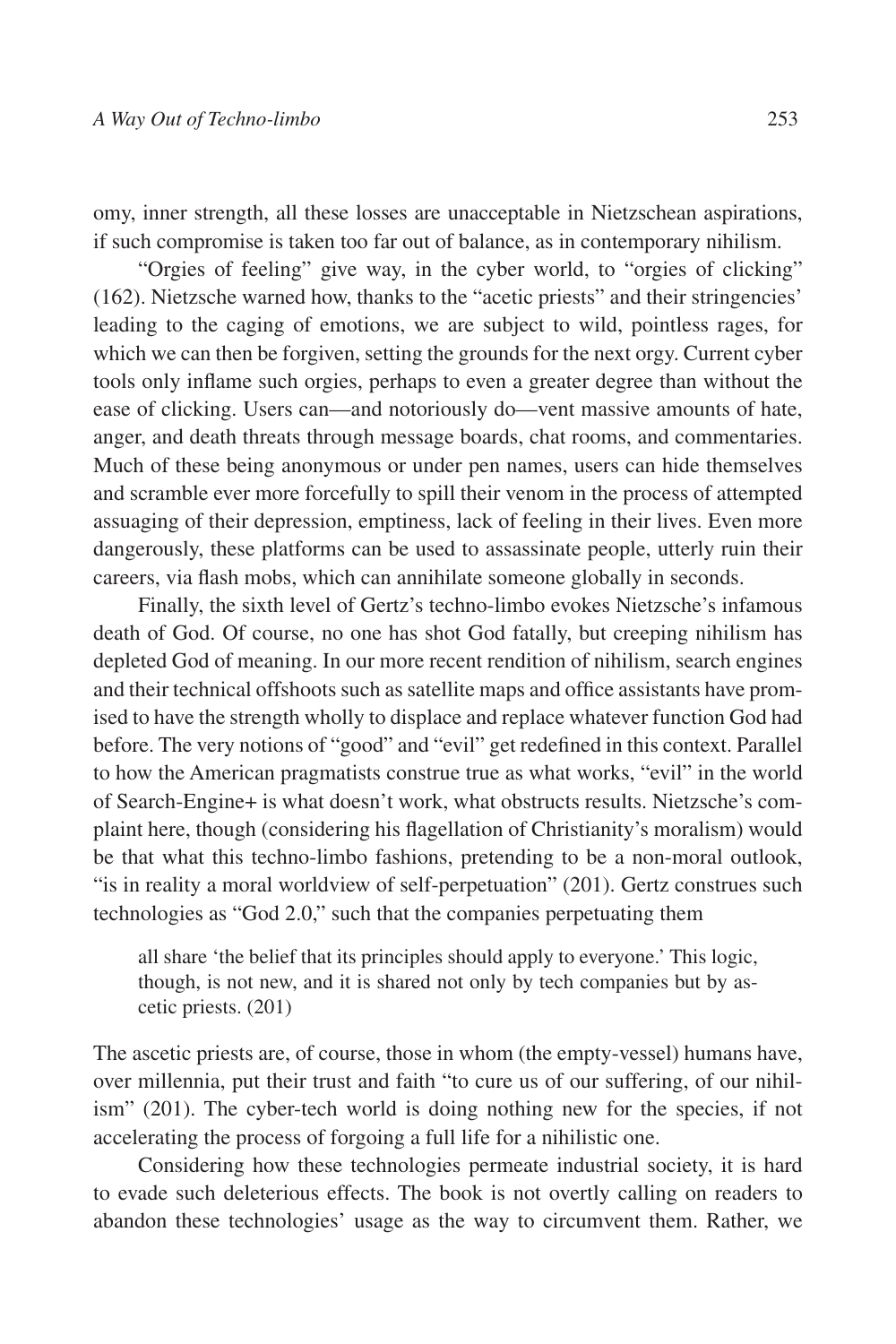need heightened awareness of what we are, especially in terms of questioning how we fit these technologies into our daily living, how they fit us into themselves, and how the process reflects values that in turn may warrant critical examination. Gertz's distinction between passive and active nihilism is central here. Passive nihilism is simply accepting technologies as they arise in the market, passively assuming a general progress behind the technological progress. Such nihilism thereby tacitly calls for questioning every value that would call such progress into doubt. Gertz proposes that certain advantages can accrue to such passive nihilism if the doubting of values extends so far as to question the value that would give technological progress ascendancy. Then the road forks, with one way leading, if one so chooses, to active nihilism and questioning the very notion that technological progress means human progress. Then we could be en route not only to question and replace the central valuing of technological progress (as if it had exclusive rights to what human progress consists in), but also an ongoing examination and reassessment of values ad infinitum.<sup>1</sup> Gertz encapsulates:

A critical, Nietzschean perspective can . . . help us to recognize how we evaluate technologies nihilistically, such as when we take for granted what it means to be human, and when we take for granted that we need not question the relationship between human and technological progress. (211–12)

Certainly, this book may irritate some Nietzsche scholars. It is not doing what good (Nietzschean) scholarship presumably should do. It is not, for example, suggesting a particular interpretation of a Nietzsche text and arguing for it. However, such charges against the book's methodology would entirely misfire. This book is no more Nietzschean scholarship than the *Divine Comedy* is Virgilian scholarship—or, indeed, than *Republic* is Socratic scholarship (Socrates, at this point in Plato's career, likely being a constructed persona). In Gertz's case, as mentioned, Nietzsche serves as a guide, to provide orientation and structure to what could otherwise be a morass of our current technological deluge and how it affects both individual and social lives. No doubt, Gertz must, nonetheless, assume an interpretation of Nietzsche. But that fact does not undermine Gertz's method. Even a constructed Nietzsche could serve the role here as well as Nietzsche speaking from the dead. What maters is the content of the particular "Nietzsche" chosen and how it enables this work to make its critique. As Gertz writes:

A critical, Nietzsche perspective on technologies can help us to recognize how we use technologies nihilistically, such as when we use technologies to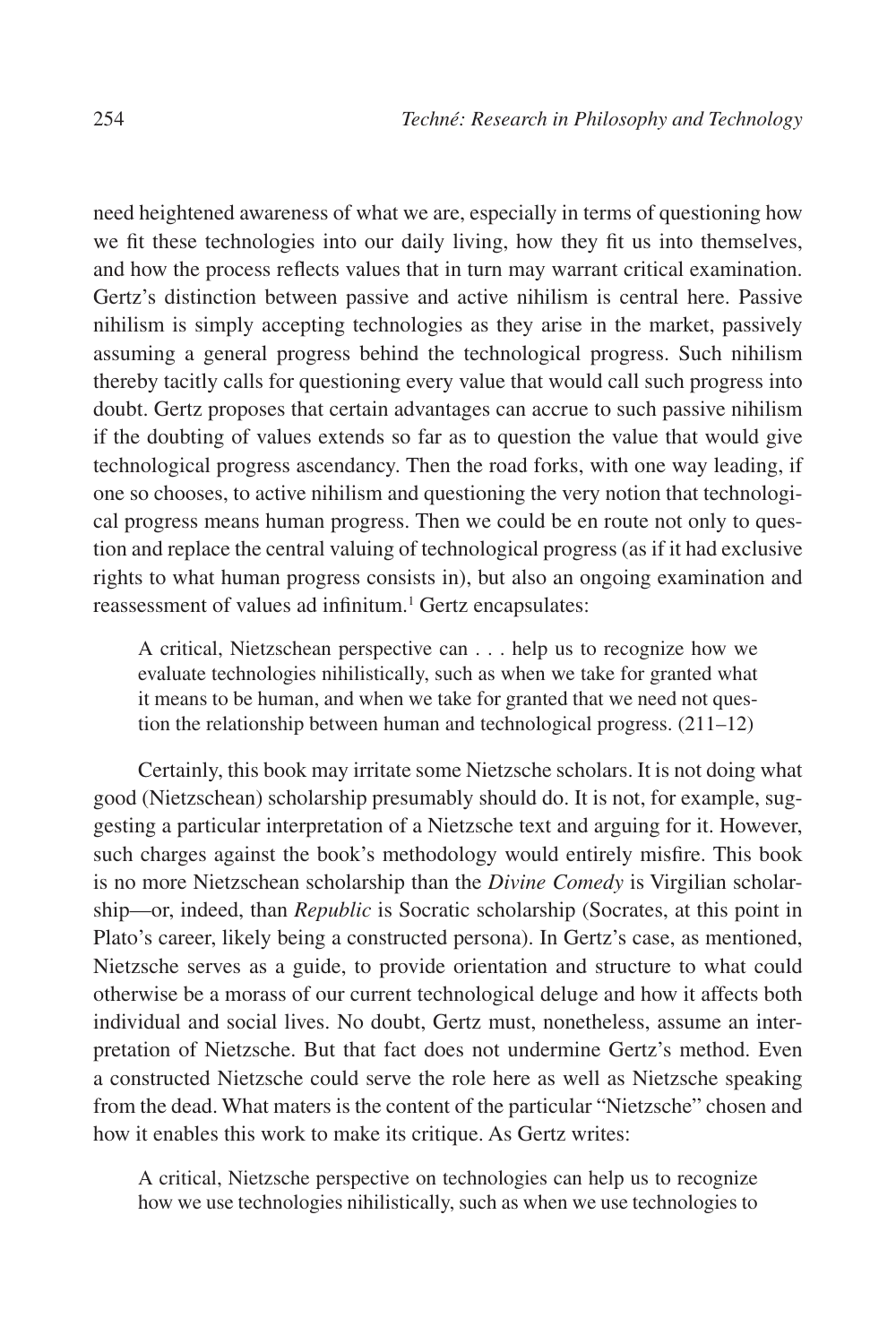try to make people happier in particular circumstances rather than questioning why people are not happy in those circumstances. (211)

Still, a reader can only wonder: Why use Nietzsche, given the sort of reputational baggage he carries, for a precautionary normative evaluation and enjoinder? Can one so readily tease apart the Nietzsche that would hardly bother with the "weak" (whoever they are) and their fates and who exhorts individuals who happen to listen to triumph over the weak, from the Nietzsche that seems to find hope for the entire species (Zarathrustra: "I love man. . . . What can be loved in man is that he is an *overture* and a *going under*"2 )? His *Genealogy of Morals*, despite its popularity and influence, falls short as an empirical theory of the origins of Christian-type morality and strongly needs updating (if thereby endangering it to falsification) with current archaeology and anthropology (Nietzsche 1967). Moreover, many readers or potential readers of this book may not uphold Nietzsche as a reliable source of normative edification and yet could benefit by much of the book's analysis. That is, the book risks narrowing its readership to Nietzscheans. Could the same message have been promulgated without deference to the chosen guide?

One other, small objection could be made to the notion of passive and active nihilism. It is not convincing that passive nihilism can be so easily extended into a profound doubter of all values, including those that set all technologies on a pedestal. The very passivity, given its self-hypnosis and herd mentality, would seem rather to muffle questioning of its foundational values to the point of silence. Thus, passive nihilism hardly seems the source and forerunner of activism (or active nihilism). In fact, there seems to be a danger here to the book's program of exhorting readers to active questioning: It appears that we could too readily continue breezing along with the technological flow, with the assurance that passive nihilism and its antipathy to all values that would doubt it will always keep puffing alongside and, before it's too late, save us from our over-technologized selves. There is, then, in this book's exhortation, no clear way to jump from the quicksand of passive nihilism to the firm ground of the active (beyond a fortuitous tree-branch dangling down for one's grasp!). Passivity begets passivity.

Despite these drawbacks, the book offers remarkable insight, some of the analysis even deserving the name wisdom. Its often felicitous phrasing, amusing anecdotes about "our" technological overfeeding (the scare quotes indicating that not all humans so indulge), and deep concern for what humanity is currently doing with itself all work to make this a volume appropriate for the widest range of readers, lay and professional.